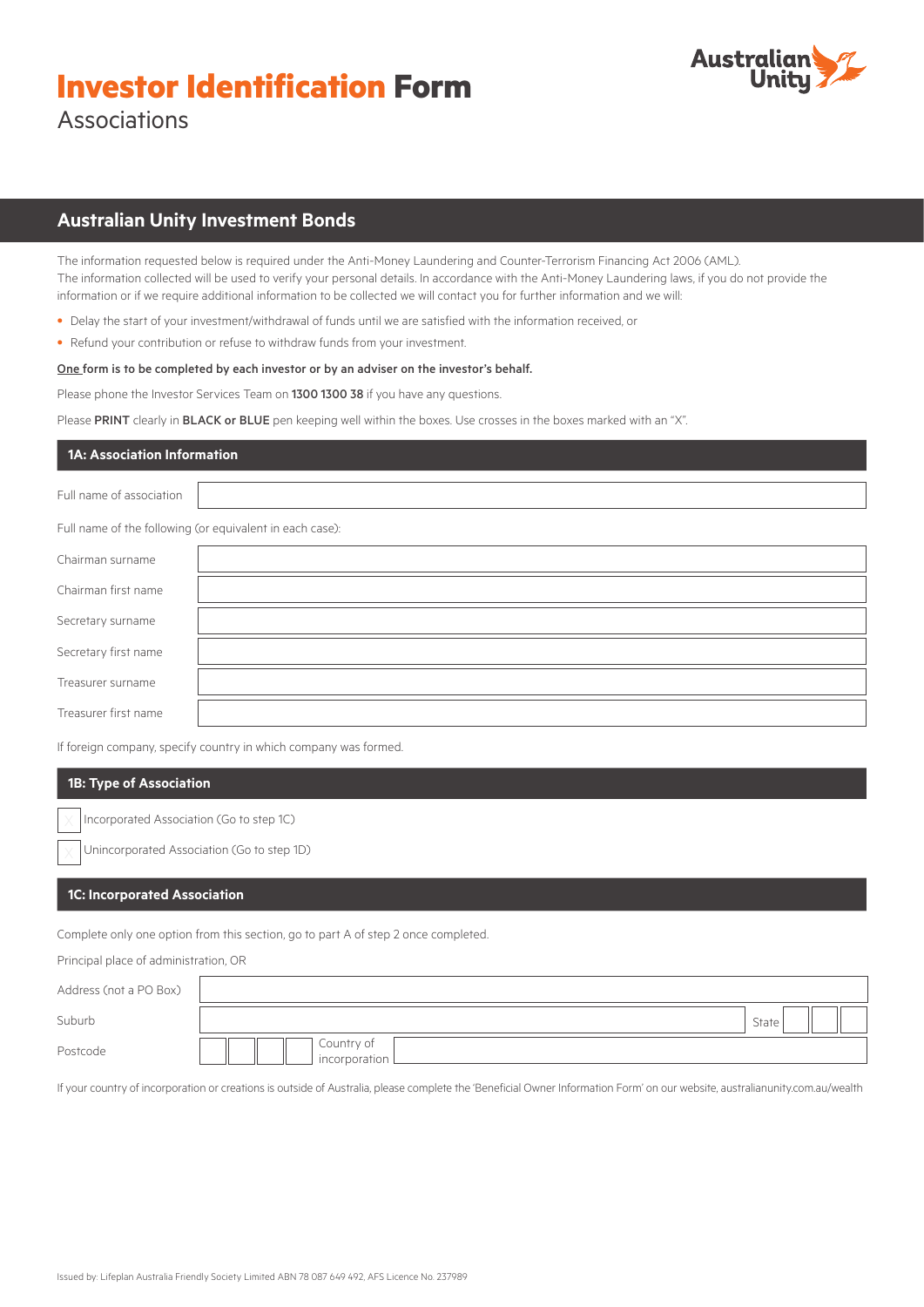## Registered office, OR

| Address (not a PO Box)                                                                                                   |                                                                                                                                                                                                                                                         |       |  |  |  |
|--------------------------------------------------------------------------------------------------------------------------|---------------------------------------------------------------------------------------------------------------------------------------------------------------------------------------------------------------------------------------------------------|-------|--|--|--|
| Suburb                                                                                                                   |                                                                                                                                                                                                                                                         | State |  |  |  |
| Postcode                                                                                                                 | Country of<br>incorporation                                                                                                                                                                                                                             |       |  |  |  |
|                                                                                                                          | Name and residential address of the public officer (or president, secretary or treasurer if there is no public officer).                                                                                                                                |       |  |  |  |
| Title                                                                                                                    | Mr<br>Mrs<br>Ms<br>Miss<br>Date of birth                                                                                                                                                                                                                |       |  |  |  |
| Surname                                                                                                                  |                                                                                                                                                                                                                                                         |       |  |  |  |
| Given name(s)                                                                                                            |                                                                                                                                                                                                                                                         |       |  |  |  |
| Residential address<br>(not a PO Box)                                                                                    |                                                                                                                                                                                                                                                         |       |  |  |  |
| Suburb                                                                                                                   |                                                                                                                                                                                                                                                         | State |  |  |  |
| Postcode                                                                                                                 | Country                                                                                                                                                                                                                                                 |       |  |  |  |
| Email                                                                                                                    |                                                                                                                                                                                                                                                         |       |  |  |  |
| ID number issued<br>on incorporation                                                                                     |                                                                                                                                                                                                                                                         |       |  |  |  |
| Are you a US citizen<br>or US tax resident?                                                                              | If 'Yes', please provide your<br>No<br>Yes<br>Taxpayer Identification Number ('TIN')                                                                                                                                                                    |       |  |  |  |
| Are you a Politically<br>Exposed Person?                                                                                 | Yes<br><b>No</b>                                                                                                                                                                                                                                        |       |  |  |  |
| Please identify the source                                                                                               | Gainful employment<br>Inheritance/gift<br>Financial investments                                                                                                                                                                                         |       |  |  |  |
| of your investable assets<br>or wealth:                                                                                  | <b>Business activity</b><br>Superannuation savings<br>Other - please specify:                                                                                                                                                                           |       |  |  |  |
|                                                                                                                          |                                                                                                                                                                                                                                                         |       |  |  |  |
| 1D: Unincorporated Association                                                                                           |                                                                                                                                                                                                                                                         |       |  |  |  |
| Principal place of administration                                                                                        |                                                                                                                                                                                                                                                         |       |  |  |  |
| Address                                                                                                                  |                                                                                                                                                                                                                                                         |       |  |  |  |
| (not a PO Box)                                                                                                           |                                                                                                                                                                                                                                                         |       |  |  |  |
| Suburb                                                                                                                   |                                                                                                                                                                                                                                                         | State |  |  |  |
| Postcode                                                                                                                 | Country                                                                                                                                                                                                                                                 |       |  |  |  |
| 1E: Individual identification procedures                                                                                 |                                                                                                                                                                                                                                                         |       |  |  |  |
|                                                                                                                          | (for one of the partners we need to collect and verify the KYC information that is required for an individual)                                                                                                                                          |       |  |  |  |
|                                                                                                                          | • Verify the individual's full name; and EITHER their date of birth or residential address.                                                                                                                                                             |       |  |  |  |
|                                                                                                                          | • Complete EITHER Part A or Part B. (Note: Part B should only be completed if the individual does not own a document from Part A.)                                                                                                                      |       |  |  |  |
|                                                                                                                          | • If the individual is unable to provide the required documents contact our Investor Services Team on 1300 1300 38.                                                                                                                                     |       |  |  |  |
|                                                                                                                          | • Documents that are written in a language that is not English, must be accompanied by an English translation prepared by an accredited translator.<br>• Each page of a copied document must be certified as a true copy (Refer to page 3 for details). |       |  |  |  |
|                                                                                                                          |                                                                                                                                                                                                                                                         |       |  |  |  |
|                                                                                                                          | Part A: Initial ID Requirements (Document must show photo and signature of the person.)                                                                                                                                                                 |       |  |  |  |
|                                                                                                                          | Select only one option from this section, go to step 2 once completed.                                                                                                                                                                                  |       |  |  |  |
| Australian State/Territory or foreign current driver's licence showing a photograph.                                     |                                                                                                                                                                                                                                                         |       |  |  |  |
| Australian passport (must not have expired more than 2 years previously).                                                |                                                                                                                                                                                                                                                         |       |  |  |  |
| Card issued under a State or Territory for the purpose of proving a person's age, card must also show a photograph.      |                                                                                                                                                                                                                                                         |       |  |  |  |
|                                                                                                                          | Foreign passport or similar travel document showing a photograph and containing a signature.                                                                                                                                                            |       |  |  |  |
| National identity card issued by a foreign government showing a photograph of the person in whose name the card is held. |                                                                                                                                                                                                                                                         |       |  |  |  |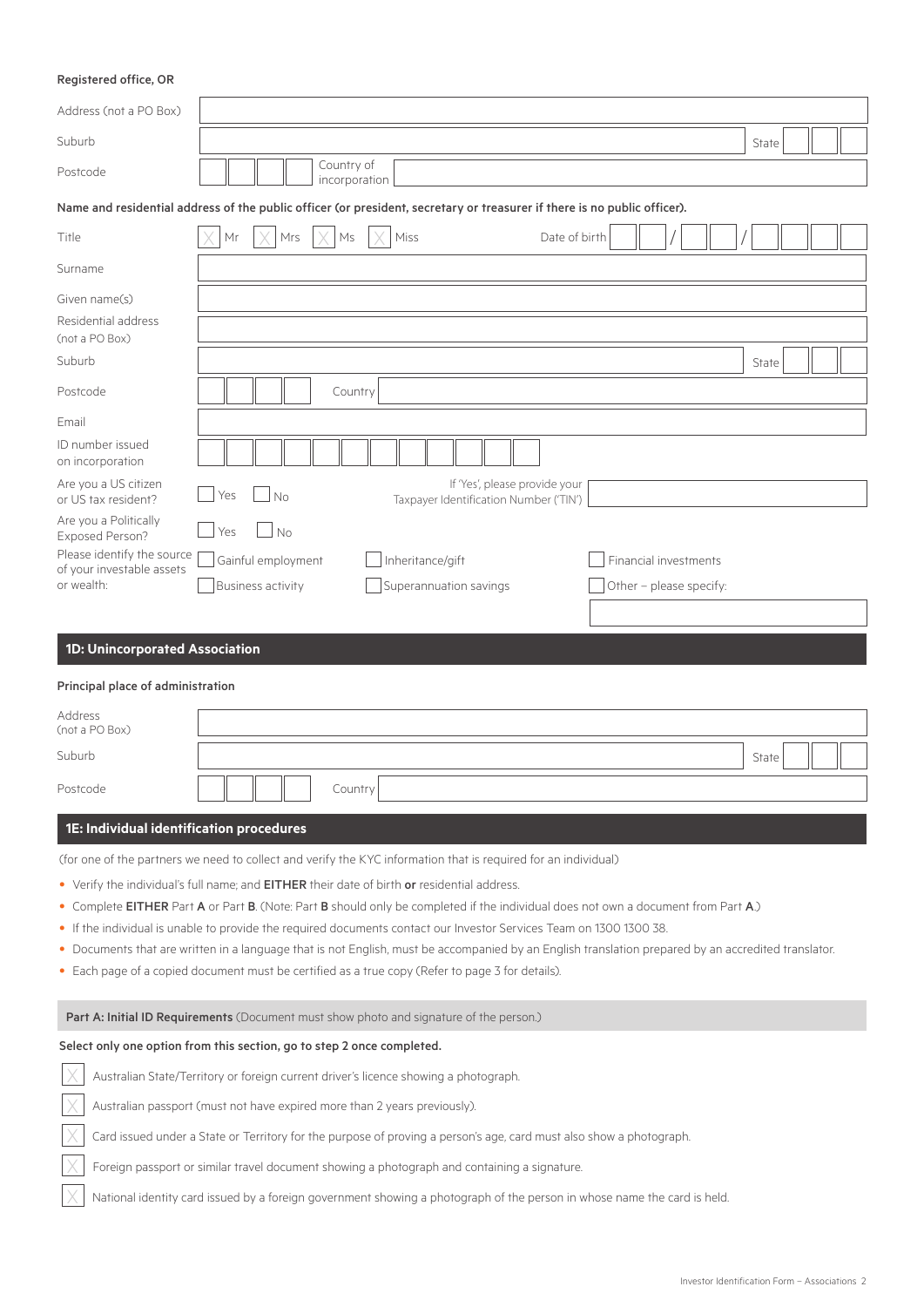| Part B: Additional ID Requirements (Two documents required, one from each section)                                                                                                                  |
|-----------------------------------------------------------------------------------------------------------------------------------------------------------------------------------------------------|
| Select one option from this section.                                                                                                                                                                |
| Australian or foreign birth certificate/extract<br>Australian or foreign citizenship certificate<br>Health card issued by Centrelink<br>Pension card issued by Centrelink                           |
| AND one option from this section.                                                                                                                                                                   |
| A document issued by the Commonwealth or a State or Territory within the preceding 12 months that records the provision of financial benefits<br>and which contains a name and residential address. |
| A document issued by the Australian Taxation Office within the preceding 12 months that records a debt payable to or from the Commonwealth<br>and which contains a name and residential address.    |
| A document issued by a local government body or utilities provider within the preceding 3 months which records the provision of services and<br>contains a valid name and residential address.      |
| If under the age of 18, a notice that:                                                                                                                                                              |
| • Was issued by a school principal within the preceding 3 months; and                                                                                                                               |
| • Contains a valid name and residential address; and                                                                                                                                                |
| • Records the period of time that the person attended the school; or                                                                                                                                |
| • A Medicare card if the child does not attend school.                                                                                                                                              |
| 2. Association Identification Procedures                                                                                                                                                            |
| Part A: Acceptable ID Documents (to verify incorporated association)                                                                                                                                |
| Select one of the following options used to verify the association.                                                                                                                                 |
| An original, certified copy or certified extract of the Constitution or Rules of the association.                                                                                                   |
| Information provided by ASIC or the government responsible for the incorporation of the association.                                                                                                |
| Part B: Acceptable ID Documents (to verify unincorporated association)                                                                                                                              |
| Select one of the following options used to verify the association.                                                                                                                                 |
| An original, certified copy or certified extract of the Constitution or Rules of the association.                                                                                                   |
| Documents that are written in a language that is not English, must be accompanied by an English translation prepared by an accredited translator.                                                   |

## **3. Association Declaration**

I/We have no reason to suspect that the contribution lodged with the application or any subsequent contributions is or will be derived from or related to any money laundering, terrorism financing or other illegal activities.

I confirm that a Investor Identification for Individuals and Sole Traders form has also been completed for each member listed.

A certified copy of each document is to be attached to this completed form (do not send originals). Each page of a copy must be certified as a true copy. Please sign here confirming that all information being forwarded is correct.

I/We declare that the information provided for meeting FATCA requirements (where applicable) is true and correct and that I/we will provide all necessary co-operation and assistance in order for us to comply with obligations under Australian legislation designed to give effect to the FATCA agreement between Australia and the United States.

#### **Signature** Date

| 'Jate |  |  |  |
|-------|--|--|--|
|       |  |  |  |